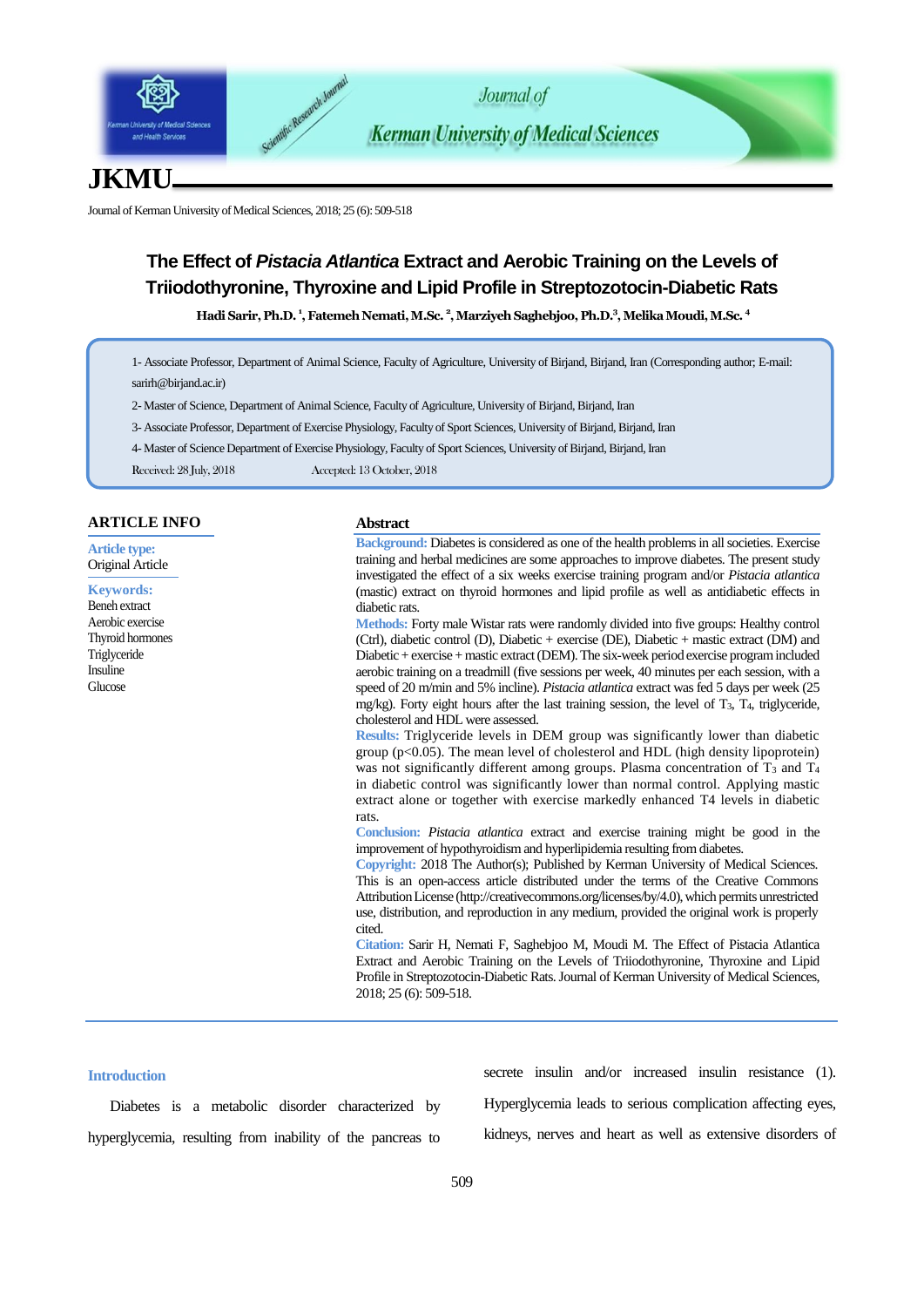metabolism of carbohydrate, lipid, protein, water, and electrolyte (2). On the other hand, diabetes is closely related to other autoimmune diseases, such as thyroid diseases (3). Exercise, proper diet, and insulin prescription are central to the management of diabetes (4).

Since herbal medicines have fewer side effects, the search of new herbal drugs as an alternative to synthetic drugs is increasing (5-7). Herbal remedies have been introduced as a good alternative to chemical drugs due to their lower side effects and increased consumption. The role of medicinal plants such as fenugreek, dill and walnut leaves has been shown to reduce blood lipids (8), while the role of vitamins, minerals and some herbal extracts in the metabolism of thyroid hormones requires further research. *Pistacia atlantica* is a species of pistachio tree known by the English common name Mt. Atlas mastic tree and as the Persian turpentine tree or the so-called Baneh. This plant grows extensively in eastern, central and western parts of Iran (9). This plant contains terpenoid and phenolic compounds, as well as fatty acids and sterols (10). Also, it has been specified that the total phenolic and flavonoid contents of the hull were significantly higher than kernel (11). Flavonoids are molecules with low molecular weight and low solubility in water that have anti-viral, anti-allergic, anti-platelet, anti-inflammatory, anti-tumor, and antioxidant activities (12). The biological activity of flavonoids is due to antioxidants activities and by decreasing oxidative stress, they protect the body against reactive oxygen (13, 14). Moreover, flavonoids as the major contents of mastic (Baneh) play an important role in the management of diabetes in

different ways such as glucose transport, the activity of insulin receptor and the activation of peroxisome proliferator-activated receptor (15). The positive impact of flavonoids on diabetes treatment is due to an increase in the intracellular levels of vitamin C, prevention of the permeability and rupture of capillaries, and reinforcement of the immune system (16). Mastic oil is characterized by a high nutritional value; it contains a significant amount of unsaturated fatty acids (oleic acid and linoleic acid) and saturated fatty acids (palmitic and stearic) (17). High levels of unsaturated fatty acids can clearly decrease appetite, weight loss and lipid plasma levels (18). On the other hand, since insulin and thyroid hormones are involved in the metabolism of carbohydrates and lipids, a disorder in each of them might affect the activity of the other one (19). Several studies have reported simultaneous prevalence of thyroid disorders and diabetes (20). Peross et al have shown that thyroid disease is more prevalent in women with diabetes type 1 than in men with diabetes type 2 (21). A study carried out by Loucks and Callister (1993) manifested that exercise had no significant effect on the levels of thyroid hormones in women (22). Gonzalez et al (1980) also reported that STZ-induced diabetes resulted in the weight loss of thyroid gland, reduction of its iodine content and hypothalamic TRH which was followed by a reduction in plasma TSH (23). Furthermore, the Saeb et al (2008) indicated that mastic oil had no significant effect on thyroid hormone levels of healthy rats (24).

Regarding the relationship between diabetes and thyroid hormone disorders and also due to thyroid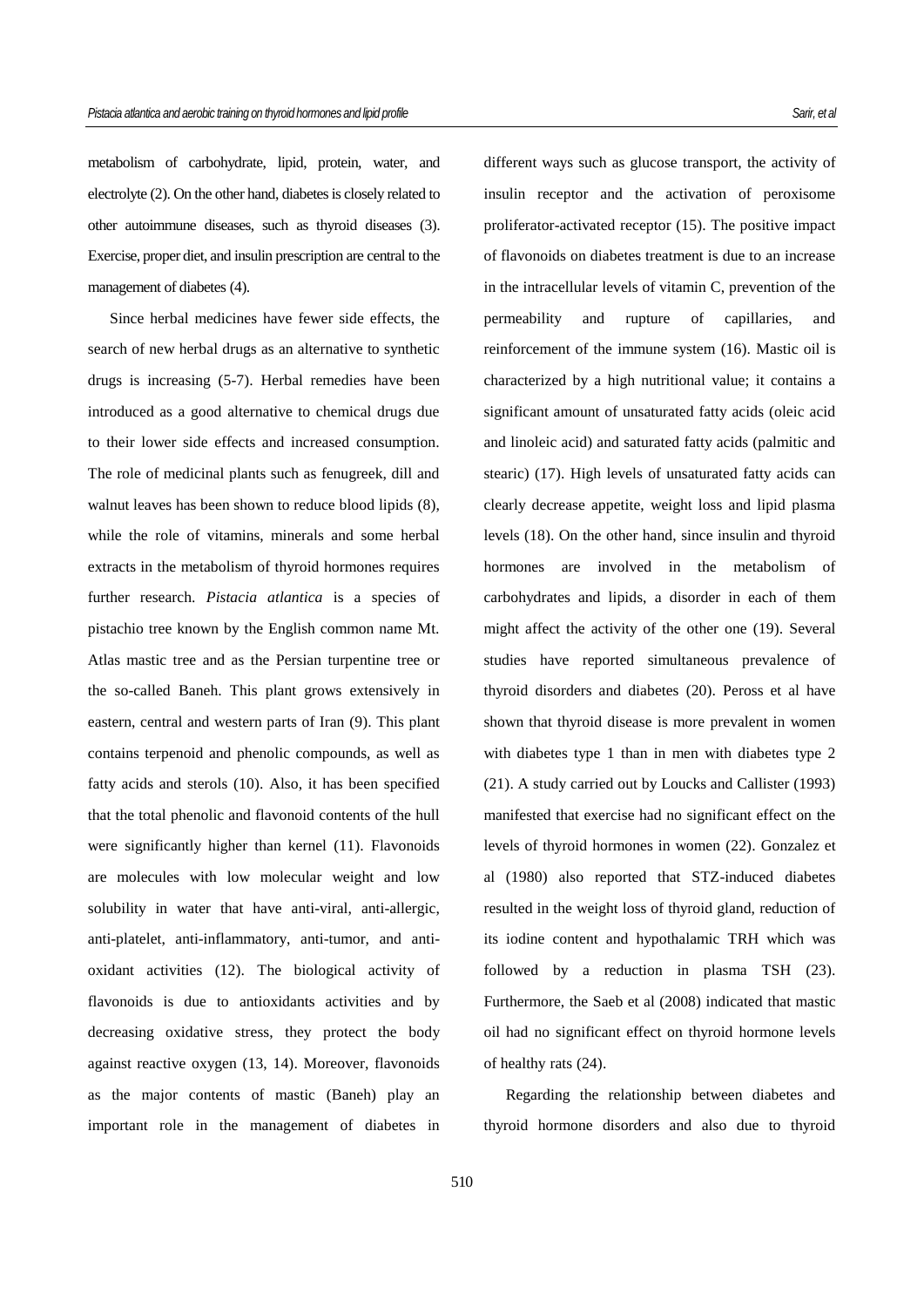disorders and complications from lipid changes in patients with diabetes, it is important to examine the levels of these hormones. Furthermore, no research has been performed on the effect of mastic on thyroid hormone levels of STZ-induced diabetic rats with diabetes. Accordingly, this study aimed to examine the joint effect of mastic extract and aerobic exercise on lipid profile and thyroid hormones of rats with diabetes.

#### **Animal care and diet**

In this study, 40 male Wistar rats (12-14 weeks old, 180- 240 g weight) were housed in a clean animal room under a 12 h light and dark cycle at an ambient temperature of  $21 \pm 2^{\circ}$ C, and provided with standard pellet diet and tap water ad libitum throughout the experimental period. All of the experiments were approved by the Ethics Committee of Birjand University of Medical Sciences.

#### **Extract preparation**

*Pistacia* a*tlantica* beans were collected from outskirts of Birjand in Iran and were crushed in an electrical grinder and then 50 g of powder dissolved in 1000 ml ethanol 70% and placed on a shaker for 48 h. Thereafter, the solution was passed through a filter paper and the solvent was removed by rotary evaporation at 40-45°C. The extract (25 mg/kg body weight each day) was orally gavaged for six weeks.

#### **Induction of diabetes**

For induction of experimental diabetes, the rats were weighed and then fasted overnight and streptozotocin (STZ) was injected intraperitoneally (40 mg/kg; Sigma Aldrich, St. Louis, MO, USA). STZ solution was prepared in citrate buffer  $(0.1 \text{ mol/l} \text{ trisodium}$  citrate and  $0.1 \text{ mol/l} \text{ citric acid, pH=4.5}$ . Control rats were injected with citrate buffer alone to serve as a normal control group. The rats were tested for hyperglycemia by measuring their blood glucose concentration at 5 days following the STZ injections. Blood was obtained via tail incision and blood glucose was measured using an Accu-chek glucometer. Diabetes was confirmed by plasma glucose level higher than 250 mg/dl (25).

#### **Training program**

Animals were exposed to a short-term exercise protocol as previously described (26). Briefly, animals were familiarized for 7 days on a motorized treadmill (0% incline) at 5-10 m/min for 10 min. After one week, the running times and speed were gradually increased to 20 m/min for 40 min at 5% slope. It should be noted that this training intensity for diabetic rats is roughly equivalent to 75 percent of the maximum oxygen consumption. From a total of 40 minutes of training, at the beginning of each session 5 minutes to warm up (the speed of 10 m/min and a slope of zero degrees) and at the end of 5 minutes to cool down the treadmill gradually decreased to reach early speed.

#### **Experimental design**

The rats were divided into five groups: Group 1: normal control (Ctrl) Group 2: diabetic control (D) Group  $3: D +$  exercise (DE) Group 4:  $D$  + mastic extract (DM) and Group  $5: D +$  exercise + mastic extract (DEM)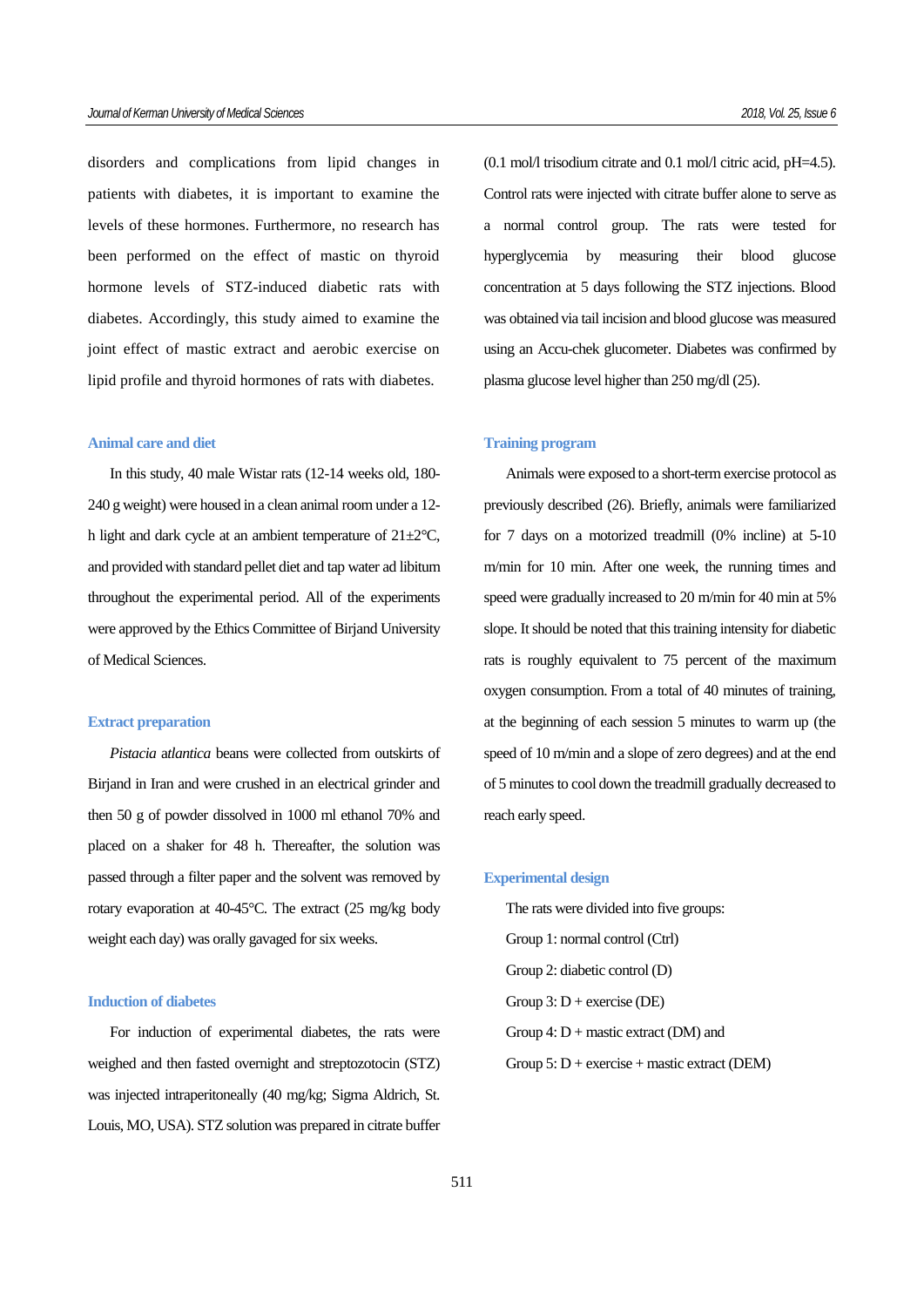#### **Biochemical Analysis**

Forty eight hours after the last exercise session and 12 hours of fasting, rats were anaesthetized by ether and blood samples were collected into a tube containing anticoagulant (EDTA) by cardiac puncture. Triiodothyronine and thyroxine levels in the plasma were determined by ELISA method using a commercially available kit from Monohyrid, CA, Inc, USA. Glucose, triglyceride, cholesterol and highdensity lipoprotein cholesterol (HDL-C) were measured using commercial kits (Pars Azmoon Co, Iran). Plasma insulin was measured using an enzyme-immunoassay (EIA) method by rat insulin ELISA kit (Mercodia AB, Sweden). Homeostatic model assessment of insulin resistance (HOMA-IR) as measure of insulin resistance index was calculated using the following formula: HOMA-IR = (fasting plasma insulin in  $\mu$ g/l × fasting plasma glucose in mg/dl)/405 .

## **Statistical Analysis**

All data were presented as mean  $\pm$  standard error. The data were analyzed by using one-way ANOVA and least-significance difference was used for the posteriori test. In all statistical analyses,  $P < 0.05$  was considered significant (27).

### **Results**

As depicted in Figure 1A, induction of diabetes in rats caused a significant increase in plasma glucose levels compared to the control group. Exercise and/or mastic extract did not reveal a significant decrease in glucose levels compared to the diabetic group, except numerical reduction. Moreover, STZ caused a significant reduction in plasma insulin levels compared to healthy rats  $(P < 0.05)$  and application of exercise and/or mastic extract in diabetic rats had no remarkable effect on insulin levels (Figure 1B). To estimate the effect of Exercise and/or mastic extract on insulin resistance in the diabetic rats, we calculated the HOMA-IR. Exercise alone and exercise together with mastic extract were able to significantly ameliorate the insulin resistance that developed in the diabetic rats (Figure 1C, P<0.05).



Figure 1. (A) Plasma concentrations of glucose, (B) plasma insulin; and (C) HOMA-IR levels of control rats (Ctrl) or streptozotocin-induced diabetic rats (D) who did or did not receive the intervention of exercise (DE) or mastic extract (DM) and combination of exercise and mastic extract (DEM): \*p<0.05,

\*\*p<0.01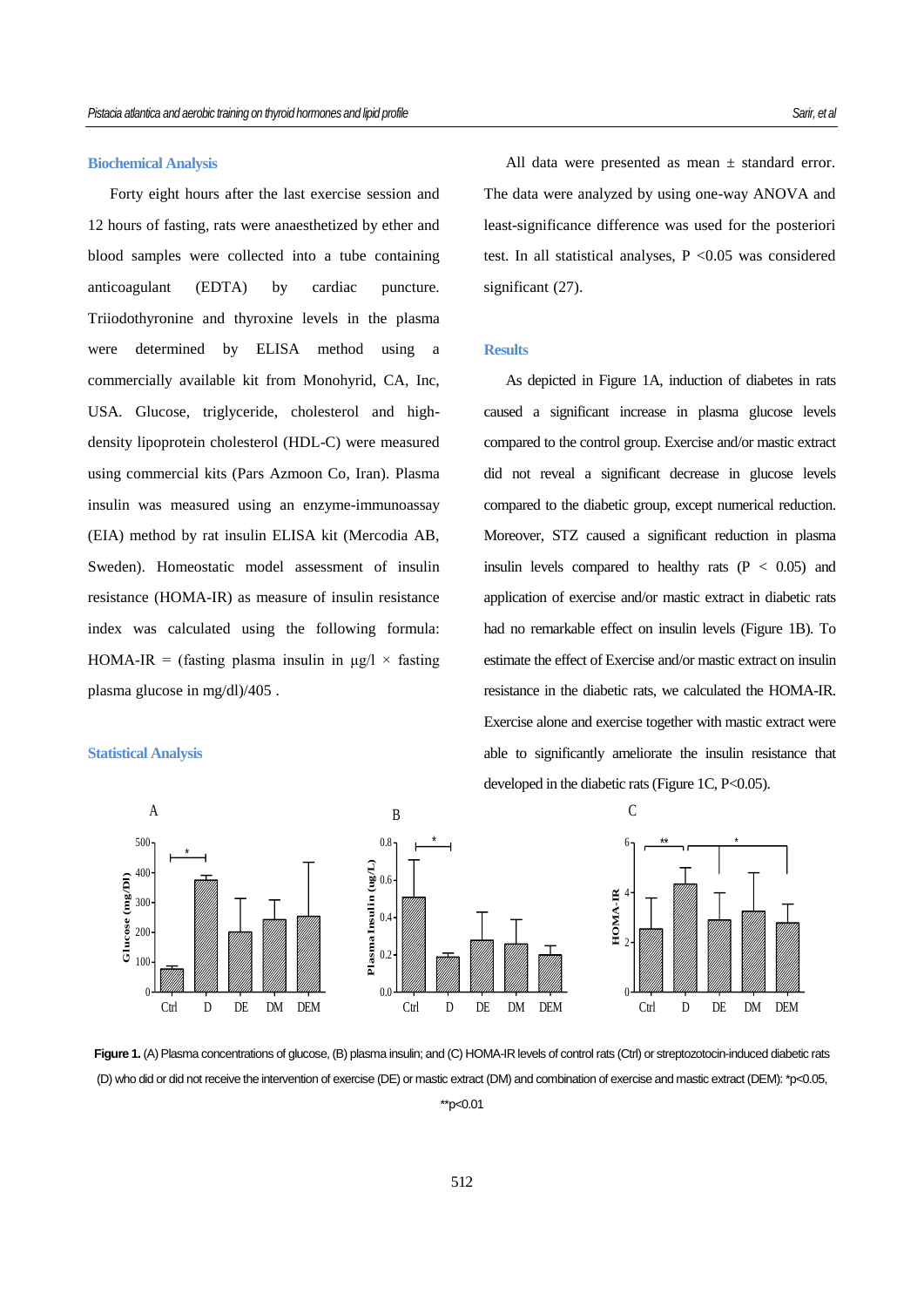The assessment of thyroid hormone revealed that the levels of T3 (Figure 2A) and T4 (Figure 2B) were significantly reduced in STZ-induced diabetic rats (P < 0.001), but there were no changes in levels of T3 when treated by exercise and/or mastic extract; however, T4



levels were markedly enhanced in diabetic rats receiving mastic extract (DM) or exercising together with mastic extract (DEM) compared to the diabetic control group  $(D)$  (p<0.05).



**Figure 2.** Plasma concentrations of T3 (A) and T4 (B) levels of control rats (Ctrl) or streptozotocin-induced diabetic rats (D) who did or did not receive the intervention of exercise (DE) or mastic extract (DM) and combination of exercise and mastic extract (DEM): \*p<0.05, \*\*\*p<0.001

Assessment of lipid profile (Table 1) manifested a significant reduction in triglyceride in the groups of DEM compared to the diabetic control group  $(p<0.05)$ . However, changes in cholesterol and HDL levels in different groups were not significantly changed.

|  |  | Table 1. The mean and standard deviation of the levels of triglyceride, cholesterol, and HDL |  |
|--|--|----------------------------------------------------------------------------------------------|--|
|  |  |                                                                                              |  |

| Variable                | Ctrl                         | D               | DE              | DM                           | <b>DEM</b>       |
|-------------------------|------------------------------|-----------------|-----------------|------------------------------|------------------|
| $T$ riglyceride (mg/dL) | $81.13 + 6.51$ <sup>ab</sup> | $89.63 + 11.1a$ | $75.5 + 11.5^a$ | $77.29 + 13.28$ <sup>a</sup> | $73.92 + 5.31^b$ |
| Cholesterol (mg/dL)     | $40.25 + 3.15$               | $44+9.07$       | $43 + 5.02$     | $42.29 + 5.52$               | $44.29 + 4.85$   |
| $HDL$ (mg/dL)           | $23.58 + 2.32$               | $22.28 + 2.24$  | $22.9 + 3.27$   | $22.86 + 2.2$                | $23.36 + 1.35$   |

Control rats (Ctrl) or streptozotocin-induced diabetic rats (D) who did or did not receive the intervention of exercise (DE) or mastic extract (DM) and combination of exercise and mastic extract (DEM), Dissimilar letters (a and b) in each row represents that there is a significant difference in the level of p. 0.05 between groups.

#### **Discussion**

The results of this study showed that the use of mastic extract alone and in combination with the training improved insulin resistance in streptozotocininduced diabetic rats. Moreover, the aerobic exercise in combination with the consumption of mastic extract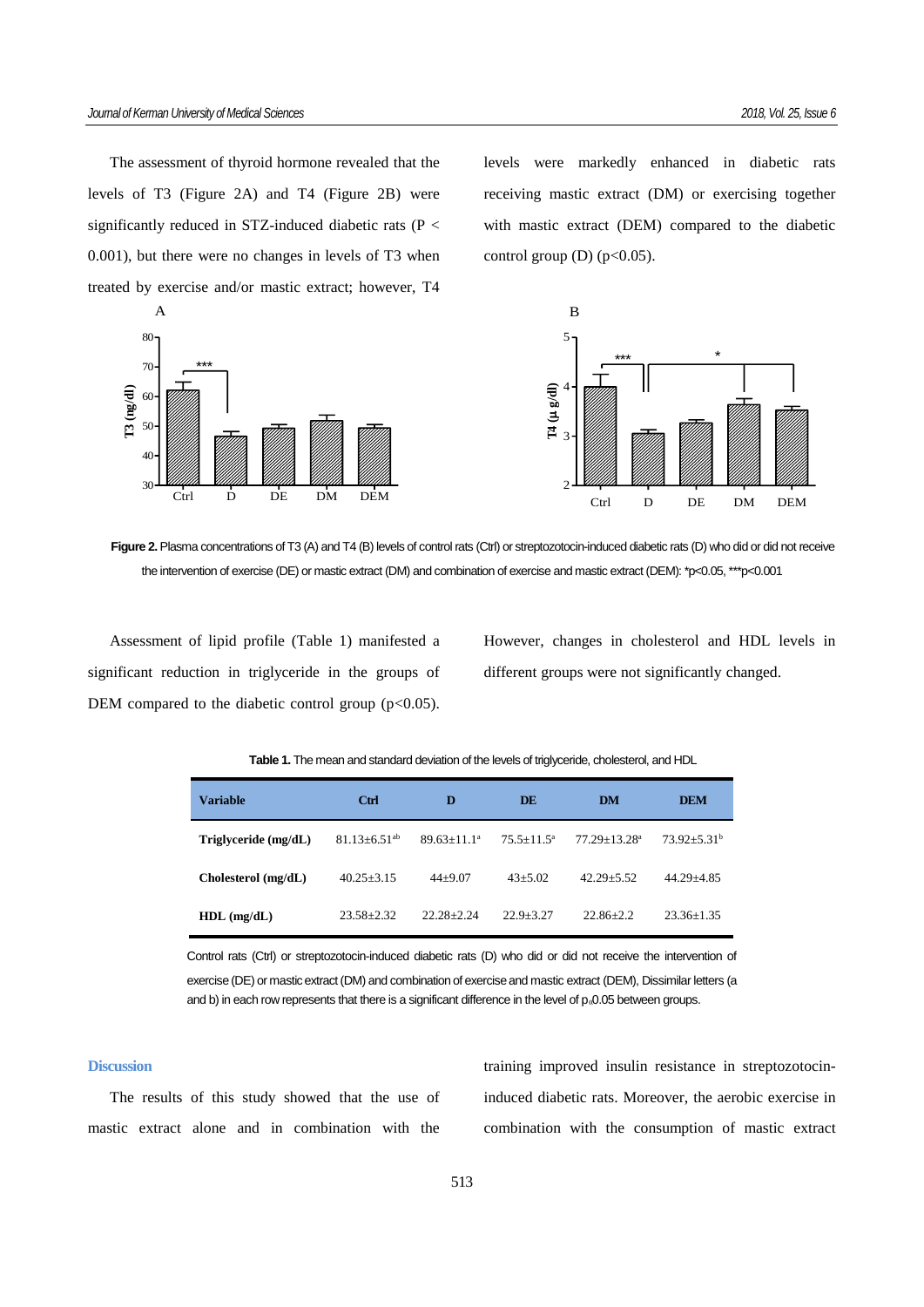resulted in significant reduction of blood triglyceride in diabetic rats; however, there were no statistically significant changes in HDL and cholesterol levels. Thyroid hormone levels (T3 and T4) in STZ-induced diabetic rats were markedly decreased and T4 levels significantly increased in STZ-induced diabetic rats receiving exercise alone or in combination with mastic extract, though there was a non-significant increase in the T3 level of diabetic rats treated by exercise and/or mastic extracts.

Diabetes is one of the most prevalent endocrine diseases which is caused by hyperglycemia. The role of reactive oxygen species is very important in the development of this disease (28,29). Streptozotocin is an antibiotic and anticancer drug that is highly cytotoxic for pancreatic B cells. Although the mechanism of betacell poisoning has not been fully understood, empirical evidence has shown that some of the damaging effects of STZ help stimulate metabolic processes that increase the production of active oxygen species. STZ-induced diabetes leads to a lack of pancreatic beta cells and therefore reduces insulin secretion (28-30).

In recent years, plants with antioxidant properties have attracted a lot of attention and it is believed that these plants protect the tissues against the harmful effects of free radicals. Researchers suggest that one of the best sources of natural antioxidants is phenolic compounds in plant essential oils (6).

Hyperglycemia-induced generation of free radicals leads to oxidative stress and contribute to the development and progression of diabetes and related contributions. Studies suggest that the consuming foods containing high levels of antioxidant help protect the body against oxidative stress (31- 33). Mastic seeds contain various compounds, including terpenoids, phenolic flavonoids compounds, fatty acids, and sterols (34,35). Research has shown that the intake of flavonoids cause a significant decrease in cholesterol levels and thus leads to a reduction in high blood lipid (36, 37). In addition to flavonoids, beta-sitosterol which is considered as the main sterolic compound of mastic is a natural antioxidant source  $(\uparrow \wedge)$ . Accordingly, the antioxidant compounds of mastic, by increasing the antioxidant systems, may decrease the lipid peroxidation and, consequently, would reduce the blood triglyceride levels in rats (39). However, decreasing triglyceride levels may be associated with an increase in the lipoprotein lipase (LPL) enzyme, the main enzyme in the metabolism of lipids. This enzyme is synthesized and secreted by adipose tissue and breaks down the triglycerides of VLDL and chylomicrons, change them to monoacylglycerol and free fatty acid (40). The activity of this enzyme can be improved by various factors, such as increased insulin levels and aerobic exercise (21,41). Aerobic exercises indirectly increase LPL activity by augmenting catecholamine stimulation of lipolysis (42). On the other hand, triglyceride is considered as the most important source of energy in aerobic activities (21); therefore, activated LPL under the effect of exercise can increase the breakdown of triglycerides to fatty acids. This will facilitate access to free fatty acids for body energy.

Hypoinsulinemia is associated by extensive endocrine and metabolic disorders which may include growth retardation and hypoactivity of thyroid-pituitary axis, so that subclinical hypothyroidism among type 1 diabetic patients is significantly higher than the normal population (43,44). On the other hand, thyroid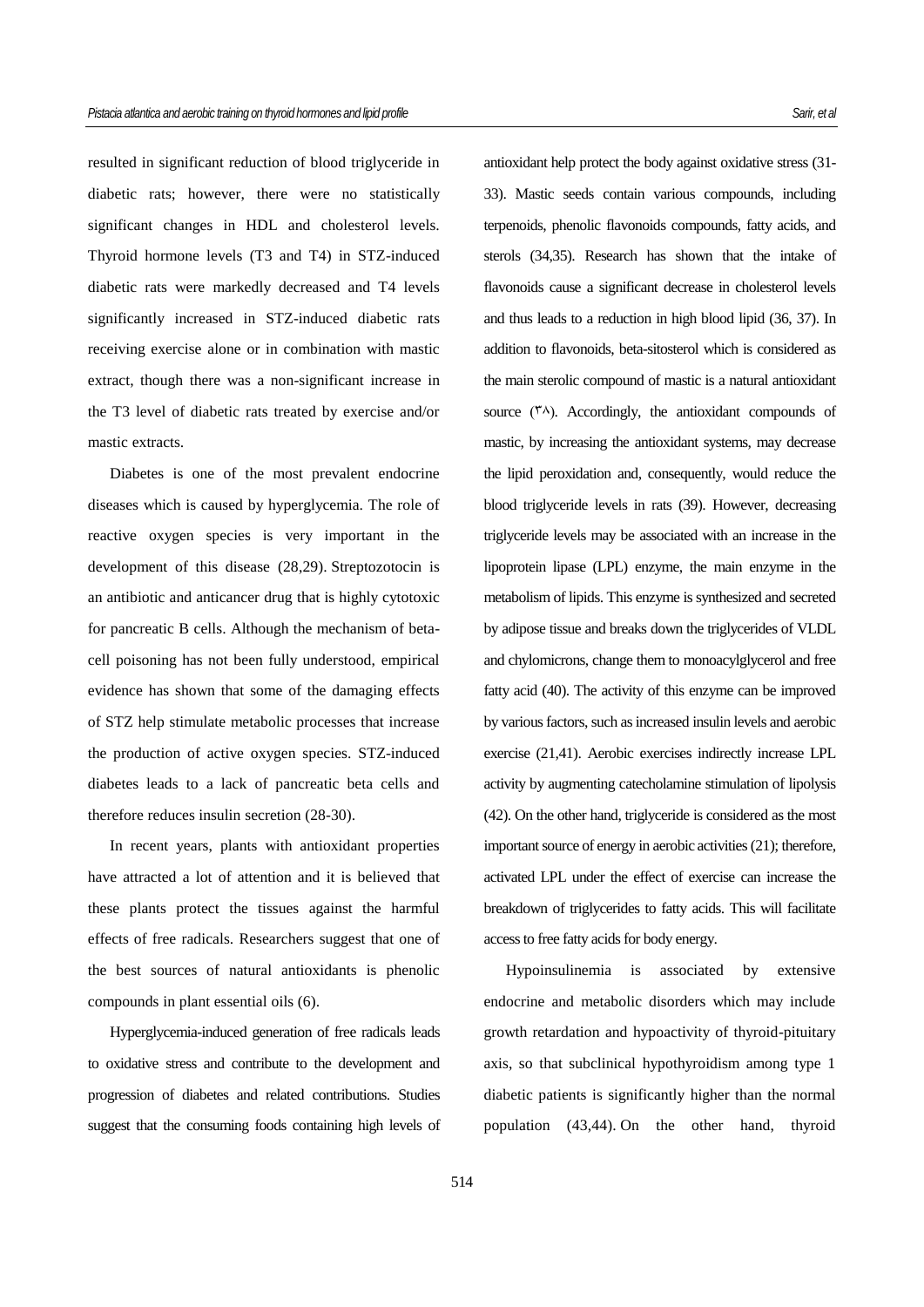hormones, particularly T3, play a pivotal role in the development, differentiation and function of white and brown adipose tissues. T3 hormone stimulates adipocyte differentiation by stimulating lipogenesis pathway enzymes, namely ATP citrate lyase, malic enzyme and enzymes related to fatty acid synthesis (45). The roles of these hormones are lipid storage, lipogenesis and lipolysis as well as the regulation of basal oxygen supply (46, 47). Due to the increased level of thyroid hormones in exercise groups, the effect of thyroid hormones on the reduction of blood triglycerides can be implicated. The results of this study showed that the intake of mastic extract in combination with aerobic exercise can improve the activity of the pancreatic beta cell in diabetic rats. Therefore, increasing levels of insulin and improving its function might improve the level of thyroid hormones. Moreover, Mohammadi Karizno et al (2014) found that the intake of mastic extract and aerobic exercise, either alone or in combination, can result in significant reduction of protein carbonyl (PC) in the liver of diabetic rats (48).

# **References**

- 1. Chiasson JL, Rabasa-Lhoret R. Prevention of type 2 diabetes: insulin resistance and beta-cell function. Diabetes 2004; 53(suppl 3):S34-8.
- 2. Sheetz MJ, King GL. Molecular understanding of hyperglycemia's adverse effects for diabetic complications. JAMA 2002; 288(20):2579-88.
- 3. Karamifar H, Amirhakimi GH. Goiter and hypothyroidism in children with insulin dependent diabetes mellitus. Feyz Journal of Kashan University of Medical Sciences 2004; 7(4):95-100. [In Persian].

Since the formation of the PC is considered as a primary indicator for the oxidation of proteins, reducing PC levels is indicative of improving the antioxidant activity of the liver. As a result, this process affects the metabolism of thyroid hormones and probably improves hypothyroidism caused by diabetes in the examined groups.

In sum, it seems that bennet extract, by reducing the oxidative stress, has protective effects on pancreatic beta cells, and its combination with exercise can improve the function of these cells.

## **Conclusion**

The findings of the present study specify that exercise and oral administration of mastic extract improved blood triglyceride and thyroxine hormone levels of diabetic rats. Therefore, exercise and mastic extract can be used as a complementary treatment to reduce blood lipids and improve hypothyroidism in diabetic rats.

- 4. Centers for Disease Control and Prevention. National diabetes fact sheet, 2011. [cited 2015 Jun 17] Available from: http://www.diabetesincontrol.com/wpcontent/uploads/PDF/ndep\_diabetes\_facts\_2011.p df
- 5. Ezike AC, Akah PA, Okoli CO, Udegbunam S, Okwume N, Okeke C, et al. Medicinal plants used in wound care: A study of Prosopis africana (Fabaceae) stem bark. Indian J Pharm Sci 2010; 72(3):334-9.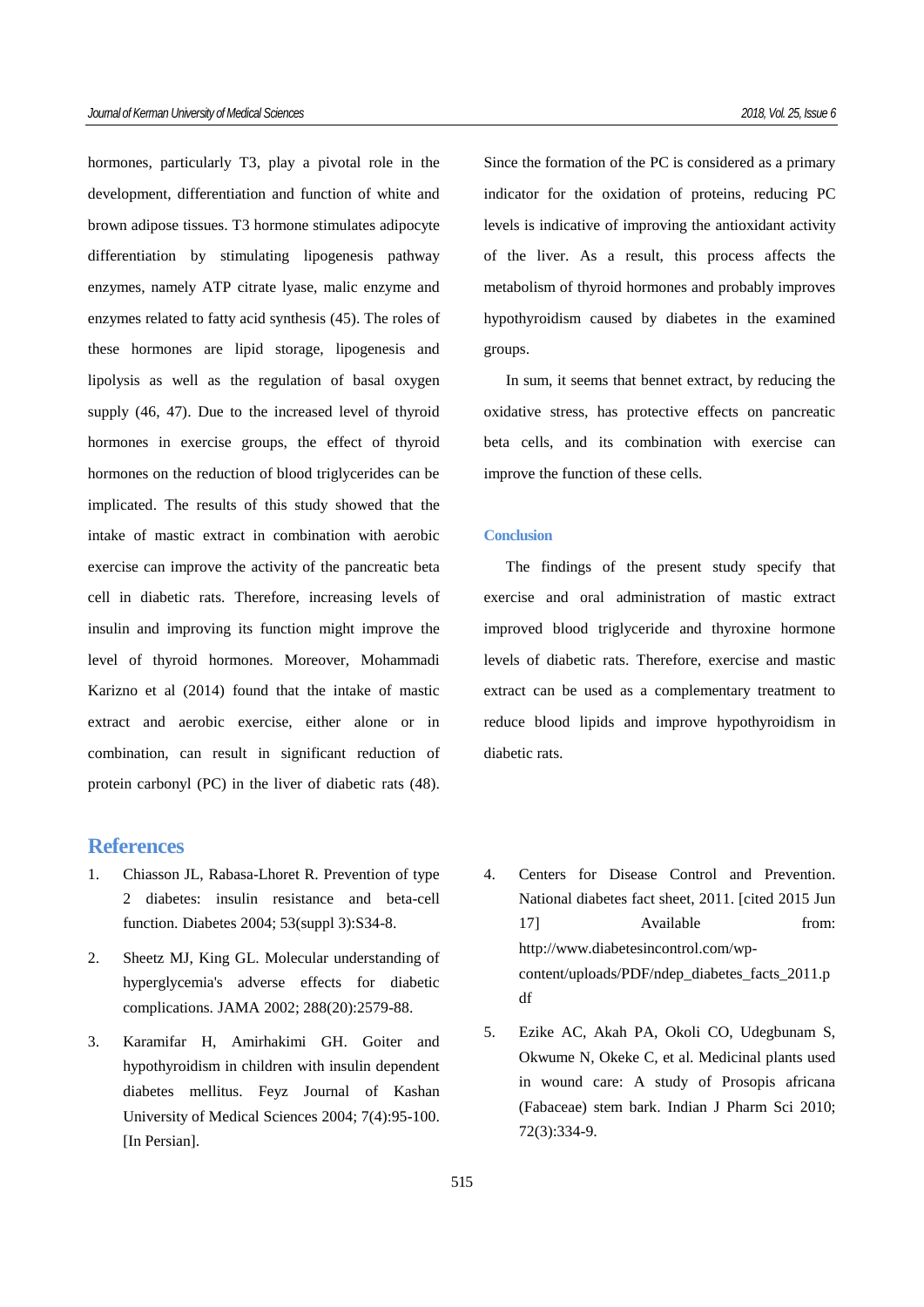- 6. Grover J, Yadav S, Vats V. Medicinal plants of India with anti-diabetic potential. J Ethnopharmacol 2002; 81(1):81-100.
- 7. Lanhers MC, Joyeux M, Soulimani R, Fleurentin J, Sayag M, Mortier F, et al. Hepatoprotective and anti-inflammatory effects of a traditional medicinal plant of Chile, Peumus boldus. Planta Med 1991; 57(2):110-5.
- 8. Ahmadabad SR, Ansari Pirsaraei Z, Ghanbari Niaki A, Deldar H, Zare Kookandeh N, Shahandeh F. Effect of 8 weeks treadmill running with or without pistachia atlantica liquid extraction on liver ABCG8 gene expression and cholesterol level in female rat. Iranian Journal of Health and Physical Activity 2012; 3(1):43-9.
- 9. Rahimi N, Marandi SM, Kargarfard M. The effect of eight weeks aquatic training on lipid profile of patients who suffer from type II diabetes. Journal of Isfahan Medical School. 2011; 29(148):988-96. [In Persian].
- 10. Karizno FM, Saghebjoo M, Foadoddini M, Sarir H. The role of aerobic training and pistacia atlantica extract on the levels of protein carbonyl, heat shock protein 70, and glycogen in the liver tissue of diabetic rats. Journal of Birjand University of Medical Sciences 2014; 21(1):35-47. [In Persian].
- 11. Hatamnia AA, Abbaspour N, Darvishzadeh R. Antioxidant activity and phenolic profile of different parts of Bene (pistacia atlantica subsp. kurdica) fruits. Food Chem 2014; 145:306-11.
- 12. Singh M, Kaur M, Silakari O. Flavones: An important scaffold for medicinal chemistry. Eur J Med Chem 2014; 84:206-39.
- 13. Nijveldt RJ, Van Nood E, Van Hoorn DE, Boelens PG, Van Norren K, Van Leeuwen PA. Flavonoids: a review of probable mechanisms of action and

potential applications. Am J Clin Nutr 2001; 74(4):418-25.

- 14. Jacob RA. The integrated antioxidant system. Nutrition research 1995; 15(5):755-66.
- 15. Christensen KB, Minet A, Svenstrup H, Grevsen K, Zhang H, Schrader E, et al. Identification of plant extracts with potential antidiabetic properties: effect on human peroxisome proliferator-activated receptor (PPAR), adipocyte differentiation and insulin-stimulated glucose uptake. Phytother Res 2009; 23(9):1316-25.
- 16. Craig WJ. Health-promoting properties of common herbs. Am J Clin Nutr 1999; 70(3 Suppl):491s-9s.
- 17. Tanwar B, Modgil R. Flavonoids: Dietary occurrence and health benefits. Spatula DD 2012; 2(1):59-68.
- 18. Parker B, Noakes M, Luscombe N, Clifton P. Effect of a high-protein, high–monounsaturated fat weight loss diet on glycemic control and lipid levels in type 2 diabetes. Diabetes care 2002; 25(3):425-30.
- 19. Kashi Z, Akha O, Boroumand M, Bahar A, Mobini M. The correlation between type 2 diabetes mellitus and hypothyroidism. Journal of Mazandaran University of Medical Sciences 2010; 20(79):9-14. [In Persian].
- 20. Hage M, Zantout MS, Azar ST. Thyroid disorders and diabetes mellitus. J Thyroid Res 2011; 2011:439463.
- 21. Perros P, McCrimmon RJ, Shaw G, Frier BM. Frequency of thyroid dysfunction in diabetic patients: value of annual screening. Diabet Med 1995; 12(7):622-7.
- 22. Loucks AB, Callister R. Induction and prevention of low-T3 syndrome in exercising women. Am J Physiol 1993; 264(5 Pt 2):R924-30.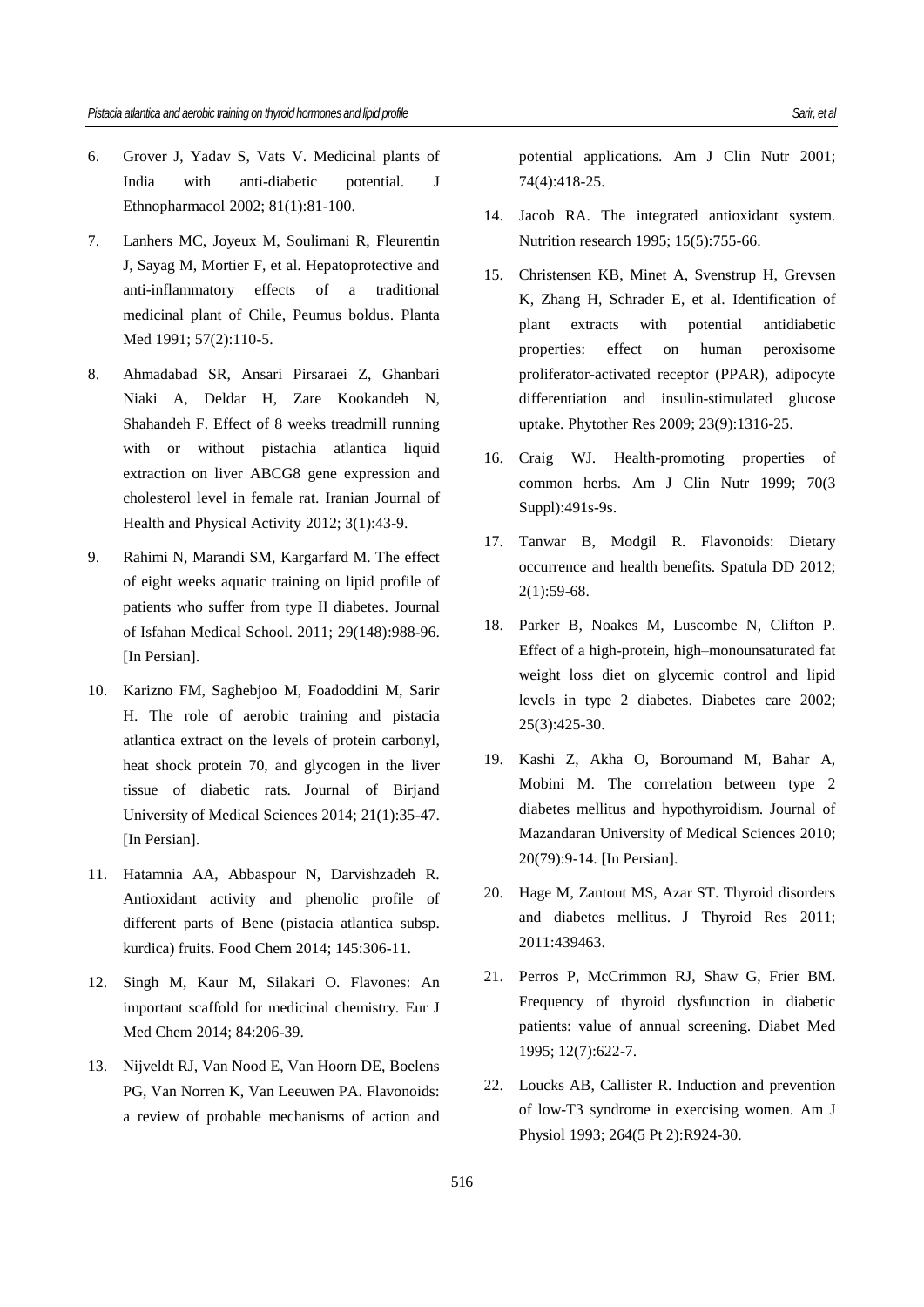- 23. González C, Montoya E, Jolín T. Effect of streptozotocin diabetes on the hypothalamicpituitary-thyroid axis in the rat. Endocrinology 1980; 107(6):2099-103.
- 24. Saeb M, Nazifi S, Beizaee A, Gheisari HR, Jalaee J. Effect of wild pistachio oil on serum leptin concentration and thyroid hormones in the male rat. Iranian Journal of Endocrinology and Metabolism 2008; 9(4):429-37. [In Persian].
- 25. Junod A, Lambert AE, Stauffacher W, Renold AE. Diabetogenic action of streptozotocin: relationship of dose to metabolic response. J Clin Invest 1969; 48(11):2129-39.
- 26. Zarekar M, Saghebjoo M, Foadodini M, Hedayati M. Combined effect of aerobic training and pistacia athlantica extract on GLUT-4 protein expression and muscle glycogen in diabetic rats. Iranian Journal of Endocrinology and Metabolism 2014; 16(4):245-53. [In Persian].
- 27. Winer B. Statistical principles in experimental design, 2nd ed. New York: McGraw-Hill; 1971.
- 28. Ceriello A. New insights on oxidative stress and diabetic complications may lead to a "causal" antioxidant therapy. Diabetes care 2003; 26(5):1589-96.
- 29. Ihara Y, Toyokuni S, Uchida K, Odaka H, Tanaka T, Ikeda H, et al. Hyperglycemia causes oxidative stress in pancreatic beta-cells of GK rats, a model of type 2 diabetes. Diabetes 1999; 48(4):927-32.
- 30. Rolo AP, Palmeira CM. Diabetes and mitochondrial function: role of hyperglycemia and oxidative stress. Toxicol Appl Pharmacol 2006; 212(2):167-78.
- 31. Uttara B, Singh AV, Zamboni P, Mahajan RT. Oxidative stress and neurodegenerative diseases: a review of upstream and downstream antioxidant

therapeutic options. Curr Neuropharmacol 2009; 7(1):65-74.

- 32. Ishige K, Schubert D, Sagara Y. Flavonoids protect neuronal cells from oxidative stress by three distinct mechanisms. Free Radic Biol Med 2001; 30(4):433-46.
- 33. Lobo V, Patil A, Phatak A, Chandra N. Free radicals, antioxidants and functional foods: impact on human health. Pharmacogn Rev 2010; 4(8):118-26.
- 34. Mezni F, Shili S, Ben Ali N, Larbi Khouja M, Khaldi A, Maaroufi A. Evaluation of pistacia lentiscus seed oil and phenolic compounds for in vitro antiproliferative effects against BHK21 cells. Pharm Biol 2016; 54(5):747-51.
- 35. Abdeldjelil MC, Bensegueni A, Messai A, Agabou A, Benazzouz H. Medicinal use of pistacia lentiscus fixed oil in Constantine province, north-east Algeria. Journal of Natural Product And Plant Resources 2014; 4(1):48-51. [In Persian].
- 36. Bok SH, Lee SH, Park YB, Bae KH, Son KH, Jeong TS, et al. Plasma and hepatic cholesterol and hepatic activities of 3-hydroxy-3-methylglutaryl-CoA reductase and acyl CoA: cholesterol transferase are lower in rats fed citrus peel extract or a mixture of citrus bioflavonoids. J Nutr 1999; 129(6):1182-5.
- 37. Silaste ML, Alfthan G, Aro A, Kesäniemi YA, Horkko S. Tomato juice decreases LDL cholesterol levels and increases LDL resistance to oxidation. Br J Nutr 2007; 98(6):1251-8.
- 38. Daoued KB, Chouaibi M, Gaout N, Haj OB, Hamdi S. Chemical composition and antioxidant activities of cold pressed lentisc (Pistacia lentiscus l.) seed oil. La Rivista Italiana Delle Sostanze Grasse 2016; 93(1):31-8.